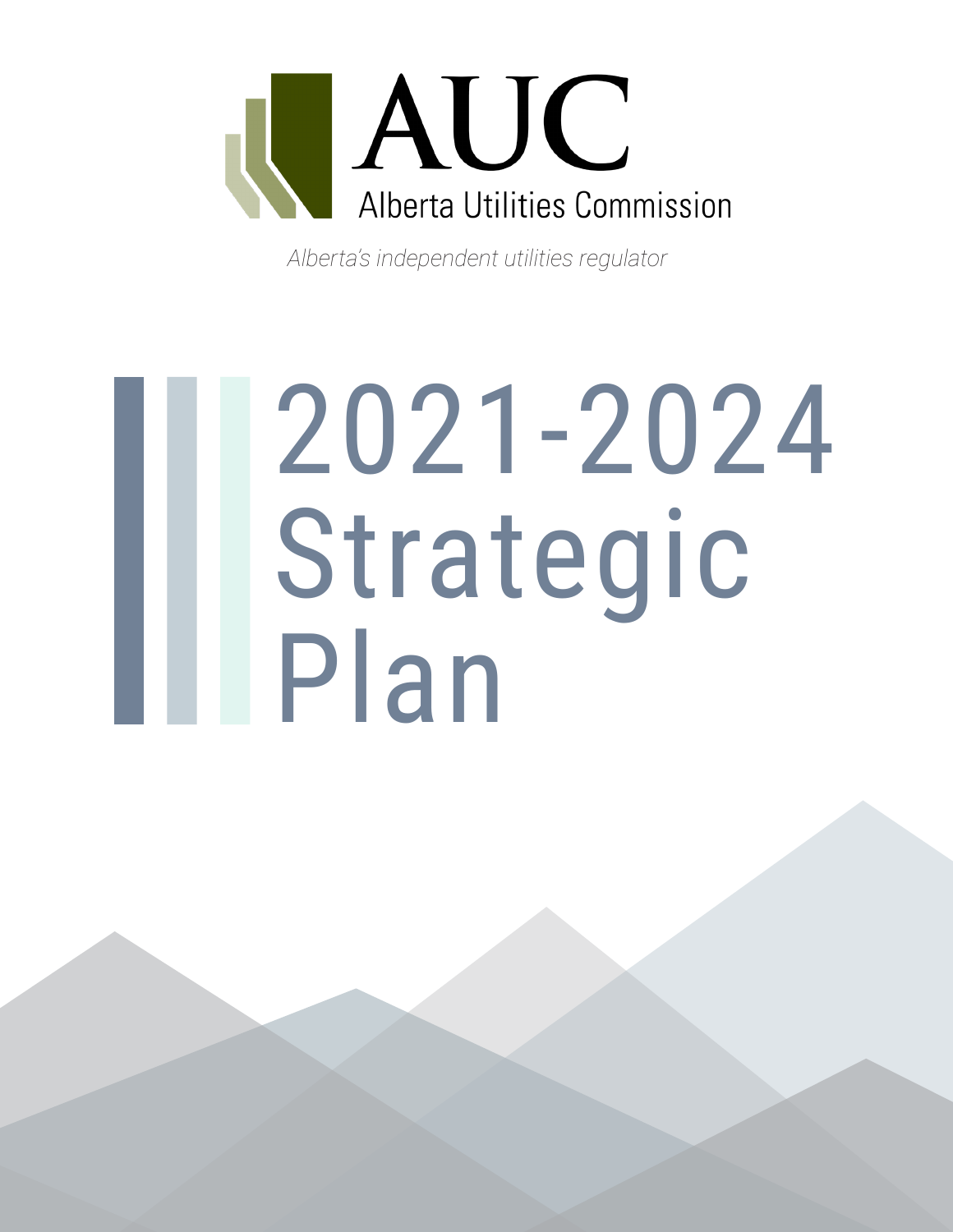## Modernizing New methods **Sharpened focus** Continuous improvement Assertive case management Responsive Agile **Disciplined** Streamlined processes Accountable Adaptive Innovative **Transparent** Trusted Measurable Top-tier efficiency North America One-third red tape reduction

## **Contents**

|                | <b>AUC Chair Carolyn D</b> |
|----------------|----------------------------|
|                |                            |
|                |                            |
| J              |                            |
| $\overline{2}$ |                            |
| 4              |                            |
| $\bar{5}$      | <b>Measu</b>               |
|                |                            |

ahl Rees on the AUC strategic plan pillars Efficiency and limiting regulatory burden Facilitating change in the sector 10 People Commission 2020-21 Highlights Measuring success: Chief Executive Bob Heggie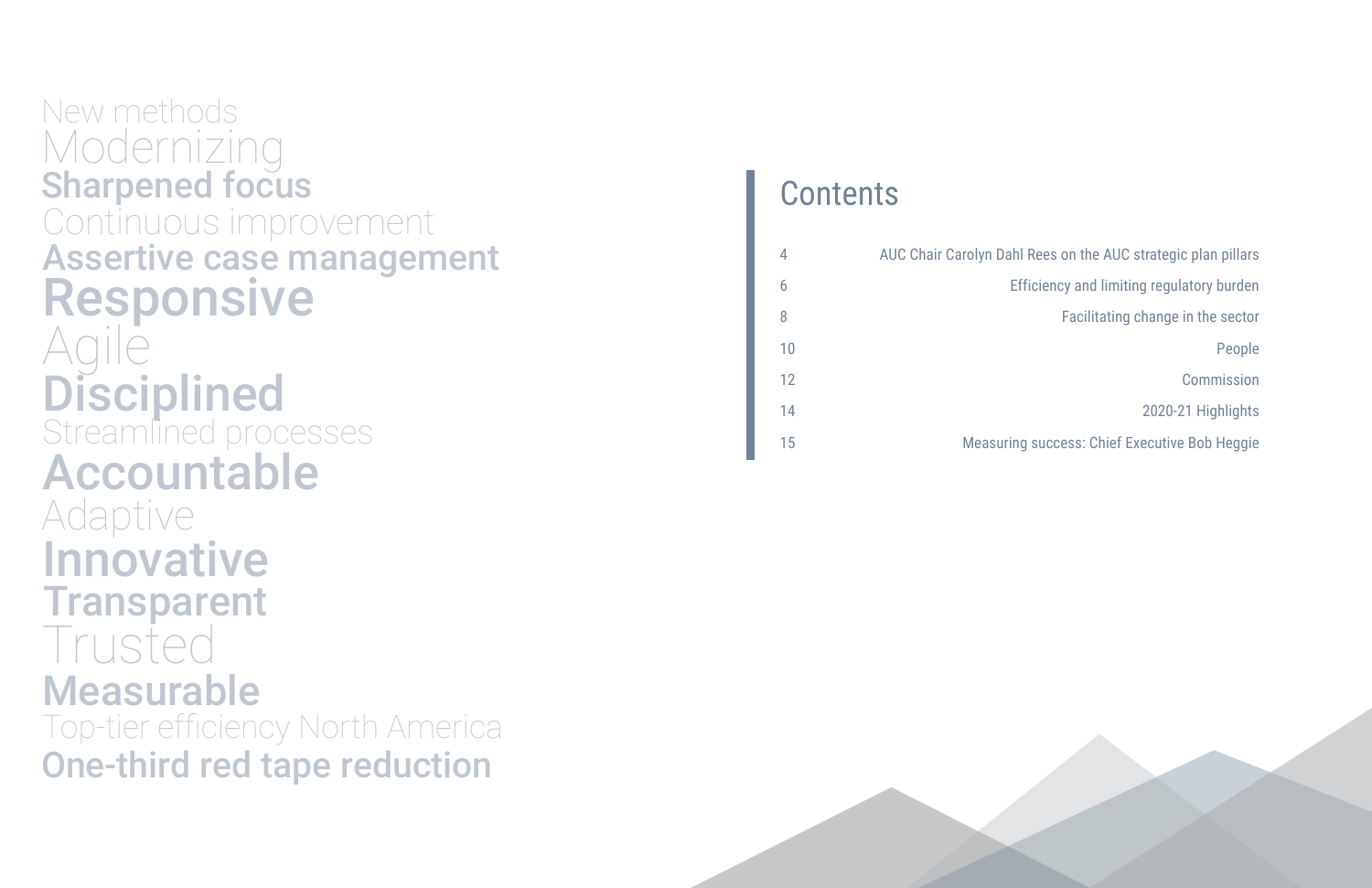

#### AUC resources:

- www.auc.ab.ca
- Annual reviews
- Current applications **Efficiency and reducing regulatory burden**

I am pleased to share with you the Alberta Utilities Commission Strategic Plan for 2021-2024. I hope that you – the public and all of our stakeholders – will agree that this plan meets the needs of these times in describing a regulatory approach that is prudent, cost-effective and sensitive to the regulatory burdens that stakeholders, ratepayers and, ultimately, the Alberta economy bear.

The past 12 months have been a time of significant change for the AUC.

While the COVID-19 crisis has been a challenge for all Albertans, the AUC has demonstrated terrific resiliency and co-operation as we look forward to supporting the recovery.

In June of 2020 I became the chair of the AUC and, at the time of my appointment, the government launched a review of the AUC.

The objective of the government's review was for the AUC to strengthen its work through a strategy of continuous improvement by streamlining processes, reducing red tape and increasing investor confidence. We have responded to the government's review by fundamentally examining and changing how we work with the ambition of being one of the fastest and most effective regulators in North America.

I should emphasize that this does not come at the expense of ensuring the continued fairness of our adjudicative procedures.

I'm delighted to say that we are already implementing many identified initiatives, however more work needs to be done.

It is clear there is a strong conviction about what needs to change and there is a real energy, both within the AUC and in the feedback we've received, about the opportunity to make regulation work better for everyone. This strategic plan discusses the initiatives we have set out to support this objective.

issues that arise during a time of industry change.

In my view, the AUC can and should have a role in facilitating

While we will keep a sharp focus on ensuring the timeliness of our work, it is clear that the sector is undergoing fundamental change, driven by decarbonization, technological and market changes. This change has caused us to move from an agency that reactively processes applications, to an agency that proactively confronts complex allowing us to leverage specialization as applications or projects require. I'll finish by emphasizing that reducing regulatory burden and improving AUC efficiency and effectiveness are key objectives for us in the coming year. I know firsthand from my time in the private sector

As we work to develop the processes and structures to meet future challenges, we must ensure that we have the ability to succeed in that pursuit. Our plan recognizes that we must continue to develop and strengthen our team

by aligning our hiring and training efforts with our strategic plan and objectives. Since the

- AUC can't foresee all issues before they arise, our teams must look at circumstances, identify issues and find new approaches and solutions
- in a rapidly changing environment. We have had good success working in teams that move beyond the traditional hierarchical structure,

the evolution of the sector by assisting the public, industry and government to understand the alternatives, and the implications of the challenges the transition is presenting. This does not usurp the government's clear responsibility to set policy, but simply recognizes that critical informed debate and analysis on industry matters often arise through the regulatory arena. Our work in relation to facilitating system transformation is set out in this plan. 2008 – I want to see the AUC achieve ongoing and continuous improvement. I can say with confidence that the AUC is moving to tackle these issues, but it is a cultural change and it will require commitment from all stakeholders in the short, medium and long-term to accomplish lasting change. I would like to thank you for your confidence

the frustrations and costs that result when requirements are unclear, inconsistent or inefficient. This experience helped lead me to return to

the AUC after serving as its first interim chair in

and support as we work to achieve our goals. I look forward to working with AUC colleagues, government, the energy sector and consumers in meeting the important challenges facing us.

**Carolyn Dahl Rees**

# **AUC Chair Carolyn Dahl Rees on the strategic plan pillars**

### *"Achieving effectiveness and efficiency is job one, maintaining it is job two."*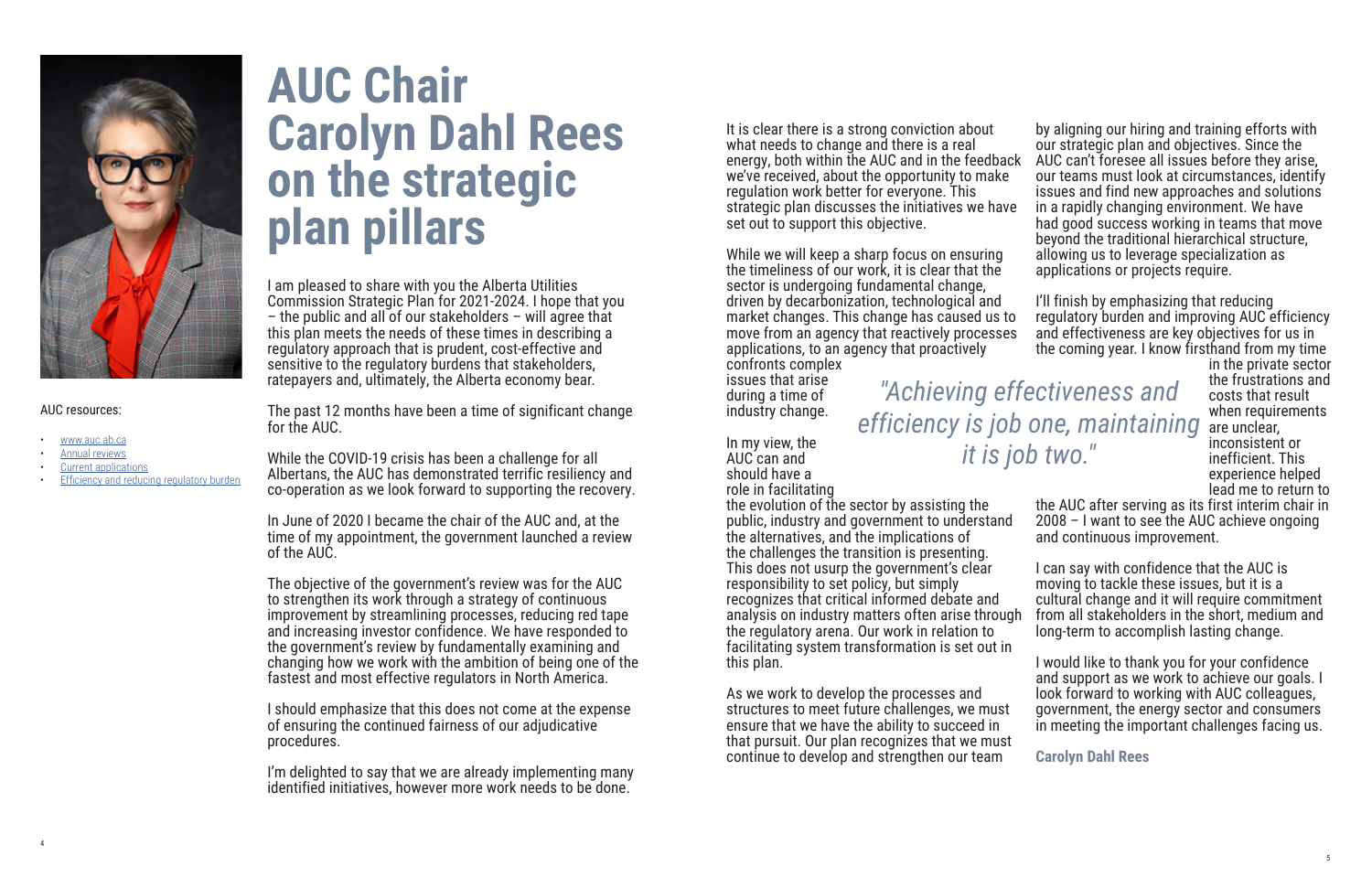1. Continuing to implement the recommendations from the Report of AUC Procedures and Processes Rev Committee to improve the regulator efficiency of rate proceedings. For example, explore greater use of existing and alternative dispute resolution approa including advanced rulings, mediate settlements, and consideration of re required to AUC rates-related rules.

3. Conducting an annual industry im assessment, as part of the AUC Anr Report Card, to evaluate the cost be and effectiveness of our processes, track continuous improvement through the business cycles.

4. Enhance and standardize the prod protocols and procedures for running effective and efficient virtual procee

2. Developing new, more aggressive performance standards and process rate-related applications to reduce f timelines and align with the Commist objective to be a North American be for operational and regulatory effici effectiveness.

|                                                                                                  | <b>Outcome</b>                                                                                                                                  |  |
|--------------------------------------------------------------------------------------------------|-------------------------------------------------------------------------------------------------------------------------------------------------|--|
| of the<br>iew<br>xample,<br>ew<br>aches,<br>d<br>visions                                         | Material, measurable<br>improvement in regulatory<br>effectiveness and efficiency.                                                              |  |
| es for:<br>ull-cyc <u>le</u><br>sion's<br>nchmark<br>ency and                                    |                                                                                                                                                 |  |
| pact<br>ual<br>nefits<br>and to<br>igh future                                                    |                                                                                                                                                 |  |
| ess,<br>g<br>:dings.                                                                             |                                                                                                                                                 |  |
| Rules on<br><u>: Rules on</u><br>oromote<br>$\overline{\mathsf{n}}$ in<br>$\overline{\text{10}}$ | <b>Effectively use the</b><br>Commission's cost authority<br>to improve participation and<br>encourage efficient, issue<br>focused proceedings. |  |

5. Review and revise AUC Rule 009: *Rules on Local Intervener Costs and Rule 022 Costs in Utility Rate Proceedings to* consistent and effective participation AUC proceedings and provide clarity participants.



**The AUC must continue to review its activities to reduce or remove regulatory requirements that have become burdensome. How can the AUC ensure its regulatory processes are clear, timely and appropriate, so as not to impose unnecessary regulatory burden, while ensuring the public interest is protected?**

The manner in which the AUC itself is organized and conducts its processes and regulatory proceedings is critical to ensure that industry is not unnecessarily burdened by regulatory time and cost, and that consumers bear the lowest prudent cost of regulation. The AUC is aware that its decisions have effects on investment and competitiveness, and that its regulation needs to be cost-effective, timely and proportionate.

The AUC is committed to ensuring cycle time and duplication are minimized. Decision-making processes should be clear and designed to eliminate unnecessary applications, procedures and delays. Information required should be provided in a responsive, focused way and limited to what the regulator requires to carry out its legislated responsibilities. Timeliness in utility rate proceedings is of primary importance.

In particular, many of the AUC's effectiveness and efficiency initiatives will follow from its adoption of virtually all the recommendations of an independent panel of outside experts on how to implement changes to streamline rates proceedings. Recommendations included adopting an overarching, assertive case management approach, a preference for written hearings with oral argument, sharpening criteria around the scope of cross examination, and adopting an issues-focused decision writing template.

The AUC's effectiveness and efficiency agenda supports provincial requirements and policy statements that the AUC show continuous improvement in regulatory practices.

#### **Objective**

# **Efficiency and limiting regulatory burden**

#### **The AUC's work will include:**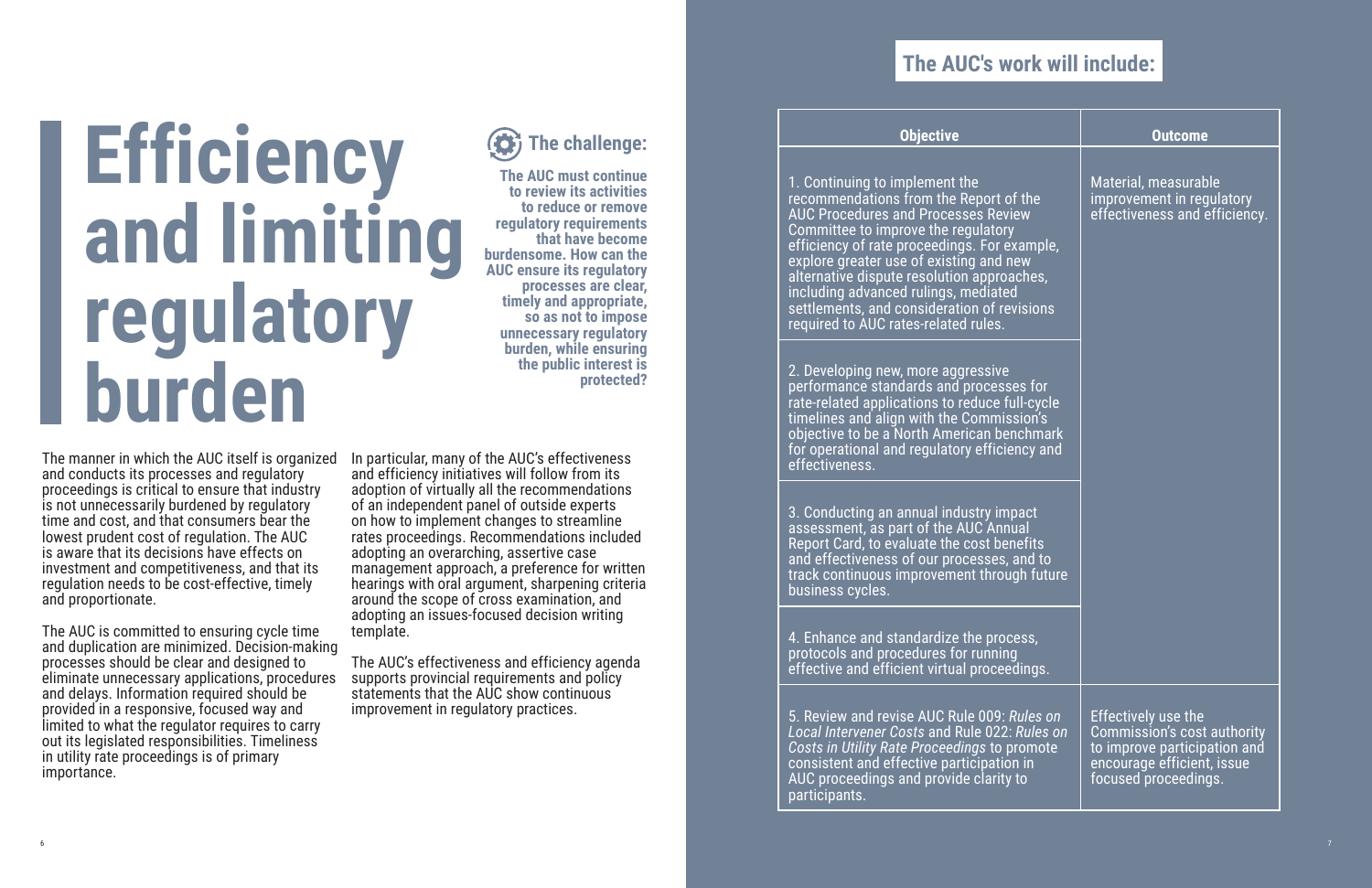#### $\left( 0 \right)$ **The challenge:**

**The energy sector is transitioning and facing ever more complex issues that concern an extended group of stakeholders. As the regulatory body responsible for regulating the natural gas and electricity sectors, what is the AUC's role in helping to understand the alternatives and implications of the inherent challenges the transition presents?**

The gas and electric systems have undergone significant change over the last two decades. Early changes were driven by deregulation and, more recently, by both decarbonization and technological innovation.

With those changes, the traditional boundaries in the energy system are breaking down, between markets and regulation, and between distribution and transmission boundaries, among others.

This has forced changes to our approach to regulation. With a mandate inherited from the days when the critical regulatory functions predominantly consisted of economic and technical regulation, the AUC will redefine its approach and its work to ensure that the inter-linked system evolves to deliver efficient outcomes considered as a whole.

In addition to maintaining the health of the regulated sector and providing effective regulation of energy infrastructure projects, we must align utility and consumer interests through well-designed incentives, systems and business models, and promote a level playing field between incumbents and new entrants, and ensure conditions for competition exist.

2. Collaborating with the Alberta Ele System Operator (AESO), the Depart of Energy and the Market Surveilland Administrator on a robust regulatory framework for electrical energy storal Alberta.

3. Standardize (i) connection practic processes among Alberta electric di utilities to ensure there are no barrie entry for distributed energy resource  $(ii)$  terms and conditions of service by Alberta's distribution utilities to entitled customers receive consistent treatm

4. Evaluating the development of un distribution planning and reliability requirements to better coordinate distribution and transmission planning and ensure system optimization and control costs.

For example, in the AUC Distribution System Inquiry Report published earlier this year, we identified a need for improved coordination across the electric transmission and distribution grids in both planning and operating the system. Similarly, we identified that markets will invest in new technologies that have the potential to provide system benefits if participants face cost-reflective price signals and related incentives.

As the energy system evolves, the additions to the gas and electric transmission and distribution systems to accommodate new generation, energy management and storage solutions will have implications for consumers. To meet this challenge, the AUC must consider rate designs that promote the economic and efficient use of that infrastructure while recognizing shifts in the use of generation, transmission and distribution resources.

We also recognize that coordination among the AUC, the Alberta Electric System Operator, utility companies, customers and other stakeholders is required to facilitate progress, and that responsibility for the overall policy framework in these areas rests with government.

# **Facilitating change in the sector**

1. Assessing the experience with performance-based regulation in Alb to date, to determine if performance regulation should be continued and whether the design can be improved ensure efficient outcomes.

|                                                                           | <b>Outcome</b>                                                                                                                                                                                                                          |
|---------------------------------------------------------------------------|-----------------------------------------------------------------------------------------------------------------------------------------------------------------------------------------------------------------------------------------|
| erta<br>-based<br><u>if so, </u><br>to                                    | Understanding of the<br>successes and limitations<br>of the experience with<br>performance-based<br>regulation to date,<br>determining whether to<br>proceed with a further PBR<br>framework and improving<br>any future PBR framework. |
| ctric<br>ment<br>æ<br>age in                                              | <b>Clear and comprehensive</b><br>requirements that create<br>certainty and consistency<br>for market participants and<br>promote efficient market<br>outcomes.                                                                         |
| es and<br>stribution<br>rs to<br><u>s and</u><br>equired<br>nsure<br>ent. |                                                                                                                                                                                                                                         |
| iform<br>stribution<br>re overall<br>its.                                 |                                                                                                                                                                                                                                         |
| rmation<br>egarding<br>and                                                | The AESO tariff creates<br>efficient incentives for<br>transmission connected<br>customers, including<br>improved price signals for<br>the incremental costs and<br>benefits their use creates.                                         |

5. Establishing an interdisciplinary, cross-divisional team to provide info in AESO stakeholder consultations regarding the tariff for system access service, anticipate market implications.

#### **The AUC's work will include:**

**Objective**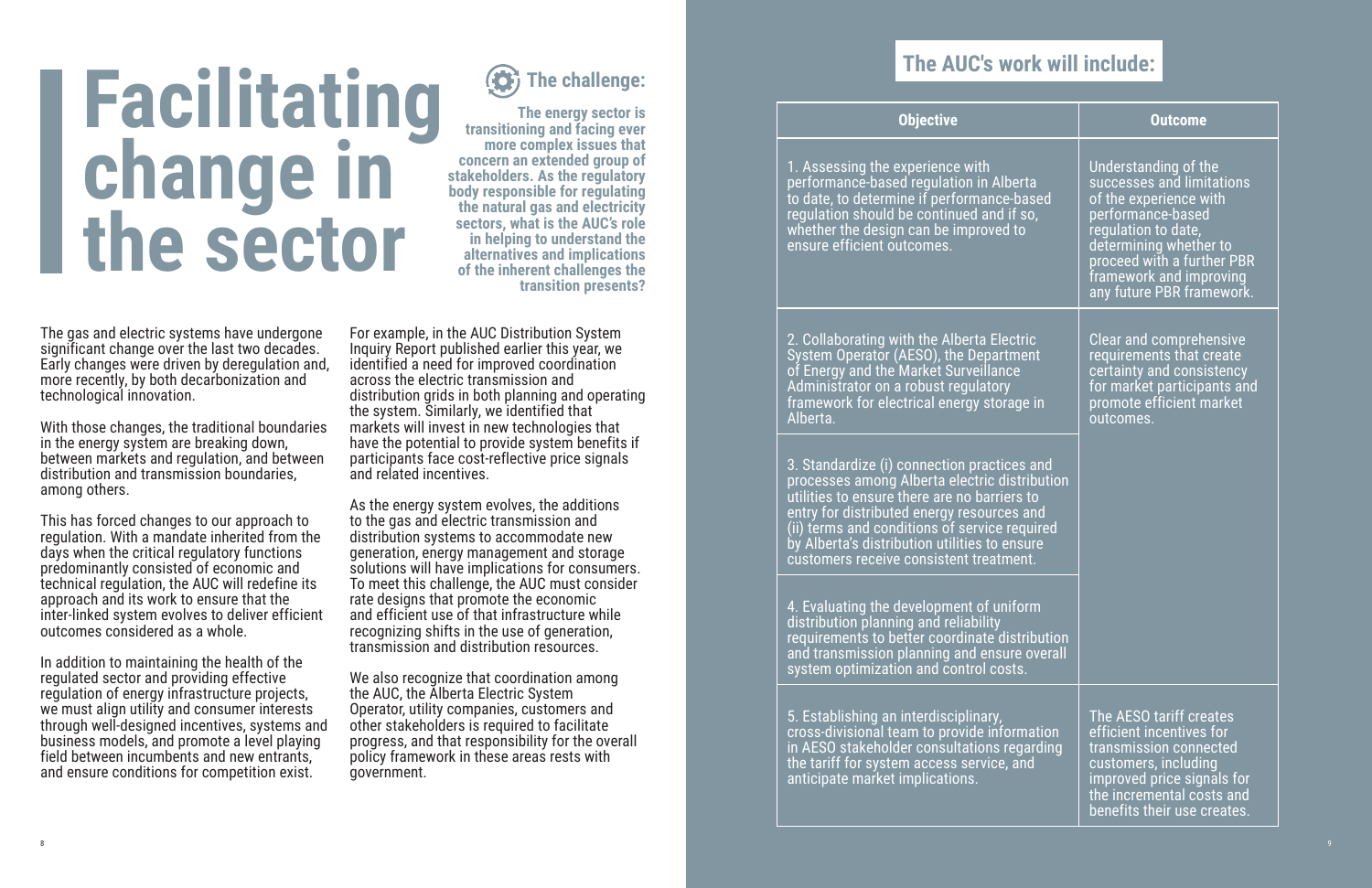Alberta's energy and utility sectors are entering an era of transition. As competitive forces and technological advancements begin to dramatically reshape this industry, this transition has implications for all stakeholders, including the regulator. Throughout this transition, the AUC will continue to play a central role. Delivering on its mandate in an industry on the cusp of a technological transformation will require the AUC to broaden its core competency areas beyond traditional expertise in engineering, accounting and law.

Looking ahead, it is paramount that the AUC engage people with the skills, experience and education required to understand and analyze how emerging technologies will affect the energy grids, consumer behaviour, the operation of emerging competitive markets, the financial assessment of investments in new technology and the analysis of data generated by advanced information technology. Also, the AUC must consider and incorporate new approaches to how we work, implementing key effectiveness, efficiency and regulatory burden reduction initiatives. The AUC's enforcement role in the changing utility sector as well as its evolving role in consultation with First Nations and Métis groups will also require specialists in these areas.

To meet these demands, the AUC must transform its workforce by hiring people with the necessary technology and rate-design

2. Encouraging, tracking, recognizin rewarding staff innovation.

backgrounds while maintaining and enhancing our existing specialist skills and technical capabilities. It must also instill and support a culture of continuous learning and innovation to give staff the opportunity to acquire new skills to tackle the challenges created by industry and consumer adoption of new technology.

> 3. Formalizing and evolving our succession and leadership development plan.

> 4. Evolving the AUC value propositio staff, which includes fair compensat benefits, pension and the ability to a work-life balance and other human programs.

Learning and innovation are top priorities at the AUC. The AUC recognizes that innovation must come from all quarters in our organization, and that we must value ideas and intellectual curiosity from junior staff to senior executives. The AUC's commitment to innovation will invite and encourage employees to share their perspectives.

> 5. Modernizing our workplace, allow increased collaboration and implement of efficient approaches to our work.

Attraction and retention of skilled staff, both for core work and the work brought on by technological change, shifting societal expectations and how we evolve better approaches to how we work, will be essential if the AUC is to meet its statutory responsibility of regulating the utility sector in the public interest. This is especially true at a time when new and existing skills and competencies are in high demand in the energy and utility sectors. As the AUC adapts its workforce to the changing environment, it is acutely aware that failure to attract and retain a skilled, diverse and motivated workforce could lead to a talent or skills gap between the regulator and the regulated at the expense of the public.

|                                      | <b>Outcome</b>                                                                                                                                                                                 |
|--------------------------------------|------------------------------------------------------------------------------------------------------------------------------------------------------------------------------------------------|
| by<br>$p$ to<br>ep pace              | Modernized employee<br>competency and educational<br>plans.                                                                                                                                    |
| g and                                | A more agile and innovative<br>regulator striving for<br>continuous improvement in<br>the way we do our work.                                                                                  |
| cession                              | <b>Identification and</b><br>development of a diverse<br>group of future leaders<br>that possess the required<br>technical and leadership<br>skills to succeed the current<br>leadership team. |
| n for<br>tion,<br>chieve<br>esources | <b>Modern and flexible human</b><br>resource programs and<br>benefits.                                                                                                                         |
| ing for<br>entation                  | A more collaborative and<br>efficient organization.                                                                                                                                            |



# **People People People People People People People People People People People People People People People People People People People People People People People People Peopl**

**The AUC will play a central role as competitive forces and technological advancements continue to reshape the utilities sector. The AUC's most important challenge will be to develop, attract and retain a diverse group of people with the skills, experience and education required to meet these demands, and to evolve more innovative and adaptive work approaches. But how?** 

#### **The AUC's work will include:**

1. Modernizing the AUC's workforce developing a human capital road ma transform the skillset required to keep with an evolving utilities sector.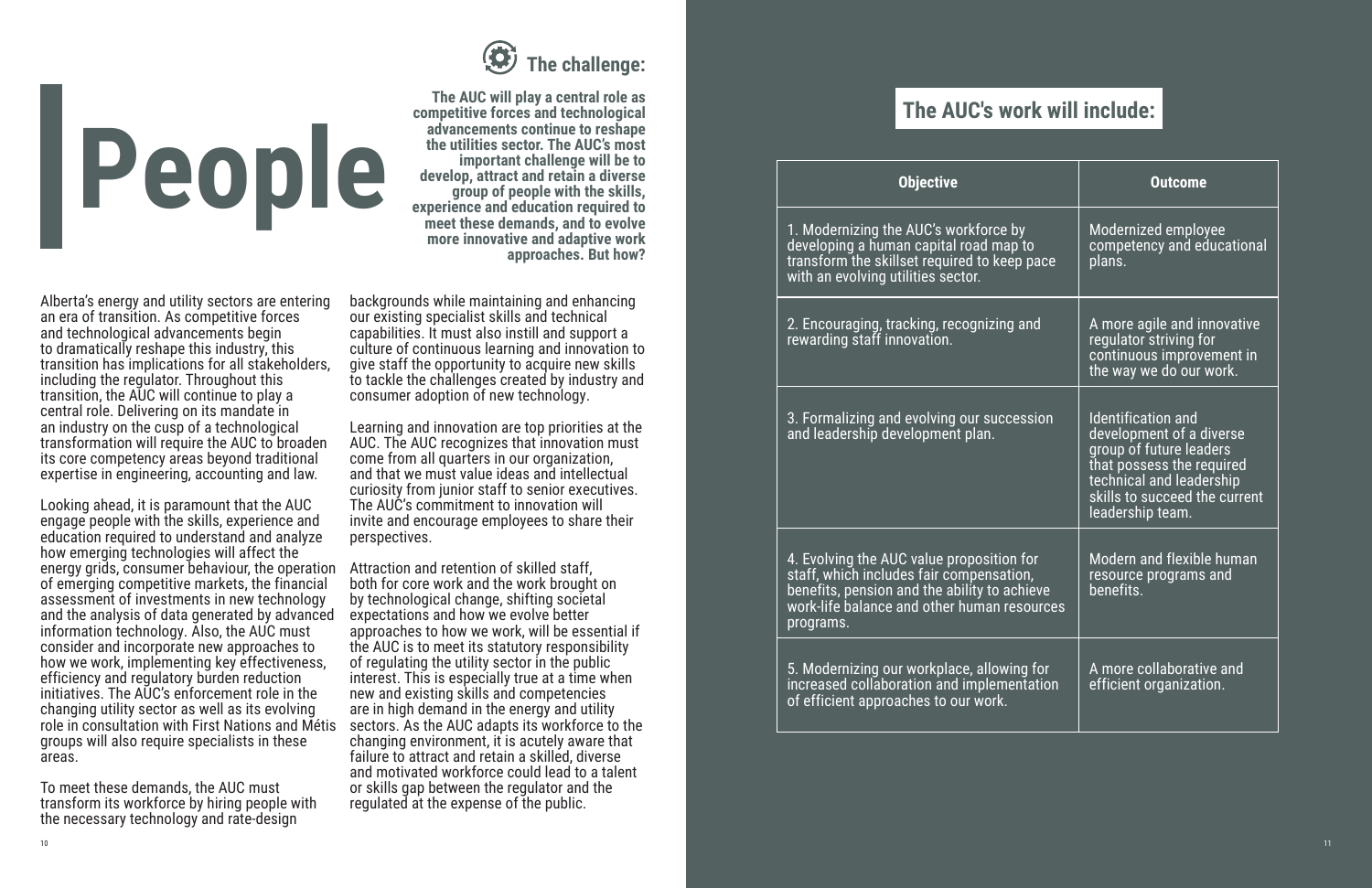

#### **Chair**

#### **Carolyn Dahl Rees**

Carolyn Dahl Rees was appointed chair of the AUC on June 24,2020 after rejoining the AUC 25, 2020. Ms. Dahl Rees

as a member on March



had been a Commission member, an acting chair, and later vice-chair, between 2008 and 2012. Along with her substantial history as an adjudicator at the AUC and other tribunals, Ms. Dahl Rees, a lawyer, worked most recently in senior legal, regulatory and compliance roles for TransAlta Corporation. She also has experience drafting legislation and regulations, and played a role in the development of the regulatory framework and foundational laws to restructure Alberta's electricity system in the 1990s. She has completed degrees in law, english and medieval studies.

### **Vice-chair**

#### **Anne Michaud**

Anne Michaud was appointed to the AUC in 2008 and named vicechair in July, 2018. Prior to joining the AUC, Ms. Michaud was

a tax partner with Deloitte & Touche, after a career in international tax with a focus on energy, oil and gas and energy marketing. Ms. Michaud is a former federal Crown counsel. Ms. Michaud is a lawyer with a master's degree in international law, and degrees in law and arts.



The Commission is made up of not more than nine members appointed by the Lieutenant-Governor-in-Council, one of whom is designated as chair and not more than two of whom may be designated as vice-chairs.

The AUC is made up of experts with senior decision-making experience in various disciplines, rather than generalists. Many of the AUC's duties are adjudicative. Most of AUC regulation deals with investor-owned utility companies and market participants, and the issues are increasingly complex and often contentious.

The AUC also utilizes acting Commission members, who are appointed by order-incouncil. They can be called upon by the chair to adjudicate matters before the Commission.

The AUC's work is complex and is supported by a team of approximately 132 expert staff with varying disciplines in law, economics, finance, engineering, environmental science and accounting, located at offices in Calgary and Edmonton.



# **Commission**

#### **Carolyn Hutniak**

Carolyn Hutniak was appointed to the AUC on February 15, 2017, after more than 12 years as hearing chair and appeals commissioner on the Appeals Commission for

#### **Neil Jamieson**

the Alberta Workers' Compensation Board. Ms. Hutniak has also worked as an administrative law expert and tribunal management consultant to disciplinary, regulatory and rights tribunals throughout Alberta. Ms. Hutniak holds degrees in law and arts and has a background in labour, employment and administrative law. in infrastructure, public works, environment and public utilities for nearly 30 years, across three provinces and territories. He joined the AUC from the City of St. Albert, where he was general manager of planning and engineering. Mr. Jamieson is a civil engineer and certified local government manager.

Neil Jamieson was appointed to the AUC on January 1, 2011. Prior to joining the AUC, Mr. Jamieson worked as a senior professional engineer and manager

#### **Cairns Price**

Cairns Price was appointed to the AUC on January 4, 2021. Prior to joining the AUC, Mr. Price worked as senior legal counsel for MEG Energy Corp. specializing in regulatory,

environmental and Indigenous law. Earlier, he was in similar roles with TransAlta Corporation and Nexen Inc. and has appeared before various provincial and federal regulatory tribunals. Mr. Price has completed degrees in law, civil law and commerce, all with distinction.

#### **Kristi Sebalj**

Kristi Sebalj was appointed to the AUC on July 9, 2018. Prior to joining the AUC, Ms. Sebalj was the registrar for the Ontario Energy Board, an organization she joined

in 2005. Prior to the OEB, Ms. Sebalj was the co-chair of McMillan Binch LLP's energy group. Ms. Sebalj is a lawyer with bachelor's degrees in law and science, and holds a master's degree in science, as well as certificates in adjudication and marine environmental law.

Alberta Utilities Commission

#### **Vera Slawinski**



Vera Slawinski was appointed to the AUC in January 2021, rejoining the organization where she had previously served as legal counsel to the AUC between April 2008 and March 2013.

Immediately prior to rejoining the AUC in 2021, Ms. Slawinski had been legal counsel for ENMAX Corporation, focused on regulatory matters, and before that gave advice on interpretation and drafting utilities legislation to the Alberta Department of Energy. Ms. Slawinski has completed degrees in law, fine arts and mathematics.

#### **Acting Commission members:**

- j'Amey Bevan
- Patrick Brennan
- Merete Heggelund
- Vincent Kostesky
- Doug Larder
- Koren Lightning-Earle
- Rick Robinson
- Bohdan (Don) Romaniuk
- John Whaley

# **Members:**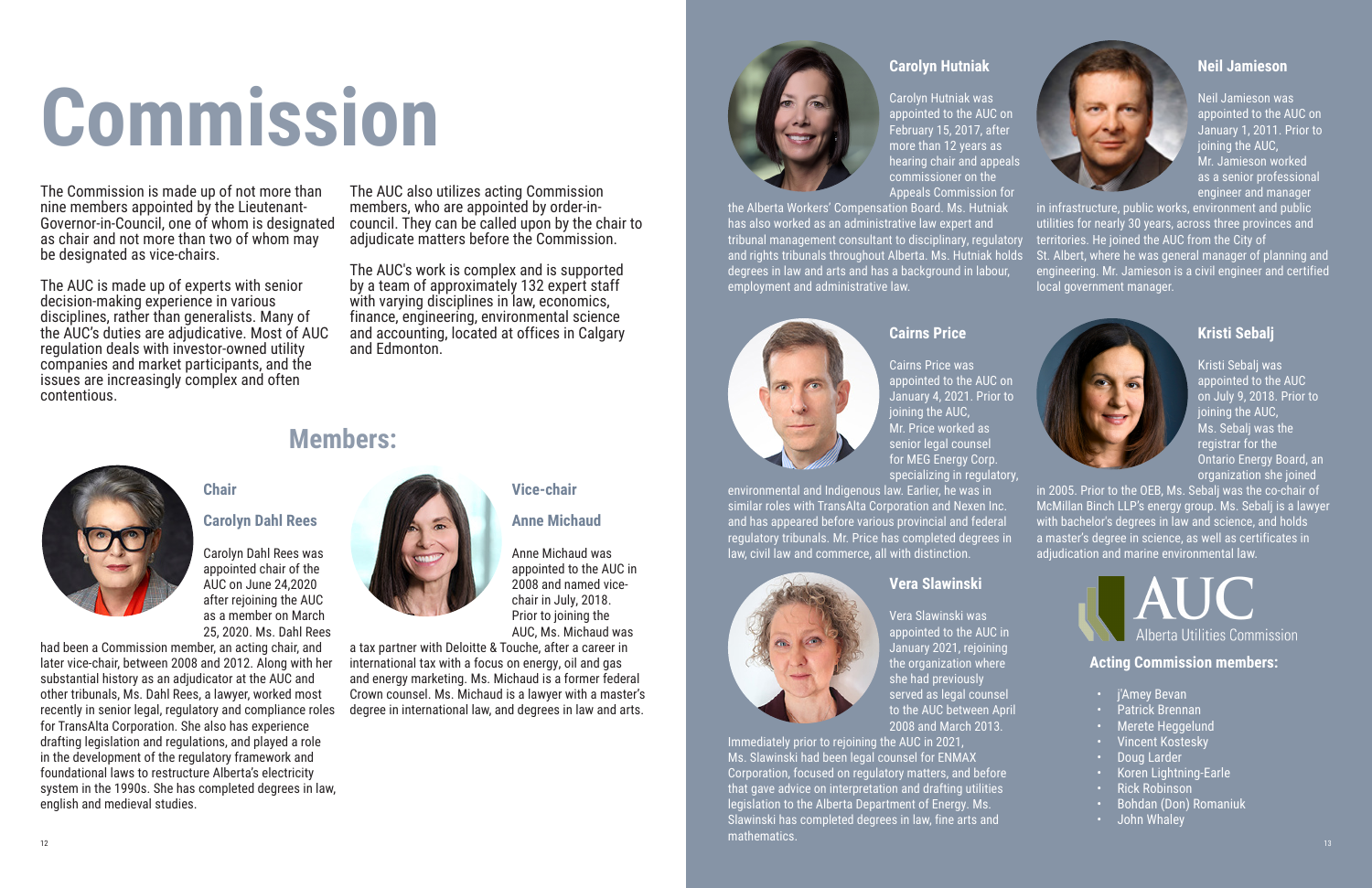31 billing deferral program applications processed within seven days

## **Distribution System Inquiry Report**

Outside experts recommendations accepted to streamline rates applications

Virtual hearings and consultations maintain timeliness Virtual landowner engagement for info sessions Trusted traveller approach cuts process time by two-thirds

2018-2022 performance-based regulation (PBR) issues resolved providing greater certainty for utilities and consumers

## Modernized rules focused and interactive

More than 320 decisions and dispositions issued on expedited basis

## Mediated settlements Materiality thresholds Amended AUC Rule 007

Benchmarking study Initiated stakeholder review of PBR, including setting foundational service costs for period 2023 forward More than 980 applications filed



The progress we have made in reducing regulatory requirements as required by the Alberta government's red tape reduction plan.

# More than 630 decisions issued

# **Measuring success: Chief Executive Bob Heggie**

Annual Report Card to

our stakeholders that website.

Those commitments of our work:

our stakenoluers that *"The report card and impact* direct costs and, as a will be published on our "The report card and impact direct costs and, as a arise from three aspects *and practical way to ensure assessment give us a real we stay on track."*

• Our legacy performance measures that include, for example, performance standards based on the number of business days required to

complete various application types.

The AUC is committed to being a performancebased organization. We will report the progress we have made in delivering on our commitments in our AUC Last year, for the first time, the AUC attempted to quantify the benefits of its initiatives it has taken to reduce regulatory burden and improve efficiency. Our goal is to identify the monetary benefits resulting from our actions. Our initial

• The planned initiatives set out in this strategic plan.

approach was focused on our own internal next step, we will be soliciting cost savings realized by utilities as a result of our efficiency improvements through the AUC Industry Impact Assessment tool.

The published AUC Annual Report Card provides clear, transparent and comprehensive information allowing stakeholders to better understand and assess our progress in delivering on our commitments and meeting our organizational objectives.

**Bob Heggie**

**Chief Executive**

# **2020-21 Highlights**